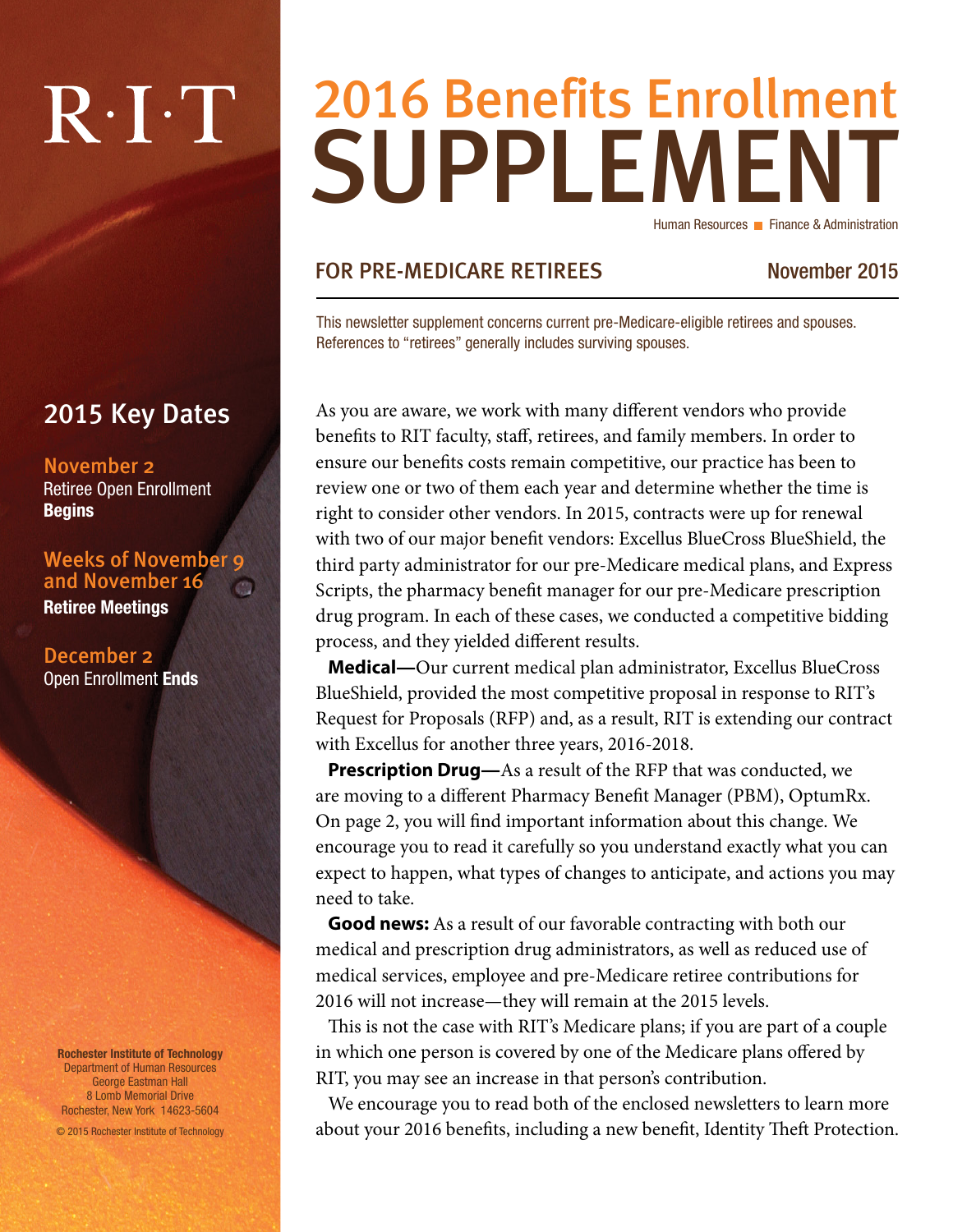#### ANNOUNCING OUR NEW PHARMACY BENEFIT MANAGER—OptumRx

Since 2005, RIT has been part of the Preferred University Rx Purchasing Coalition (PURPC), a university group purchasing coalition for prescription drug products and pharmacy benefit management (PBM) services. PURPC delivers value to its member universities by combining the covered membership (approximately 100,000 people) to achieve better pricing, enhanced services, and account management beyond what would be achievable by any institution individually.

As you may know, RIT (through PURPC) has contracted with Express Scripts (formerly Medco before it merged with Express Scripts) for pharmacy benefit management services. PURPC has conducted Requests for Proposal (RFPs) when the contracts have been up for renewal and each time, the result has been that PURPC has renegotiated a new, and less costly, contractual arrangement with Express Scripts.

When PURPC conducted an RFP process this past spring, the results were different. **As a result, RIT and other PURPC institutions will be switching to a new pharmacy benefit manager, OptumRx, as of January 1, 2016.**

We have been working with OptumRx to implement our program and have been very impressed by its attention to detail and willingness and ability to accommodate the needs of the various universities it serves. We are optimistic that this will extend to the experience our prescription drug plan participants will have with OptumRx.

**What do I need to know? Much will remain the same.** RIT's plan designs will not change. Your copays for Tier 1 (generics), tier 2 (formulary drugs), and tier 3 (nonformulary drugs) will remain the same (although some medications may switch tiers; see "Changes in the formulary" on page 3). In addition, you will still have access to a network of participating retail pharmacies, including Wegmans. **The reduced copays for Wegmans Pharmacy will still apply.**

While OptumRx has a few differences in its network of participating retail pharmacies, we have been advised that most RIT plan participants should not feel any impact from this change, as OptumRx's network includes all the large national chain pharmacies as well as many local and community pharmacies. To search for a participating pharmacy, check OptumRx's member website or call its member services telephone number.

Wegmans Pharmacy, RIT's Preferred Pharmacy, has become very popular with RIT plan participants. Wegmans has been used by RIT plan participants to fill 73% of their retail prescriptions and more than 62% of all prescriptions filled under the plan at both retail and mail-order pharmacies. See the separate article about Wegmans Pharmacy and why you should consider filling your prescriptions there if you are not already doing so.

**You will receive a new prescription drug ID card in December, so you will need to let your retail pharmacy know about your new coverage.** To protect your privacy, you should destroy your old Express Scripts/Medco ID card after the new PBM arrangement takes effect on January 1, 2016.

**There will be some changes, and some may require you and/or your doctor to take action.** As with most transitions to new vendors, there will be some changes that will impact some plan participants. RIT has authorized Express Scripts to provide information to OptumRx in order to make the transition for

#### 2016 PURPC MEMBER INSTITUTIONS

Boston University Brown University Colgate University Cornell University Hamilton College

Hobart & William Smith Colleges Princeton University Rochester Institute of Technology Skidmore College

Stevens Institute of Technology St. Lawrence University Syracuse University University of Notre Dame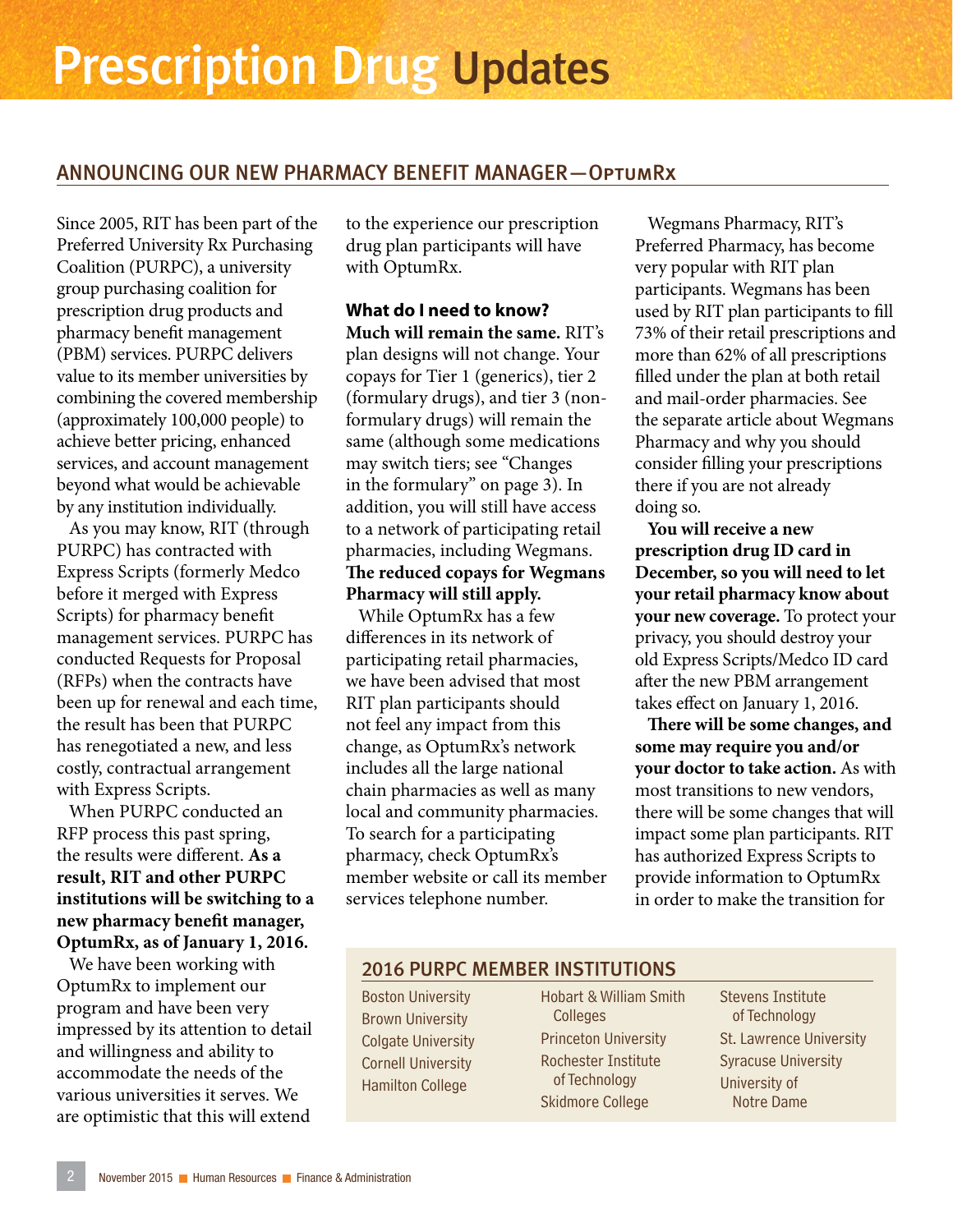OptumRx will send letters in November to the home addresses of those who will be impacted by changes. The letters will include information about the drug(s) that are impacted as well as information for you and your physician about actions that need to be taken or available medication alternatives.



participants as smooth as possible (of course, detailed information was not shared with RIT). With this information, OptumRx will send letters in November to the home address of those who will be impacted by changes. The letters will include information about the drug(s) that are impacted as well as information for you and your physician about actions that need to be taken or available medication alternatives.

Some of the common types of changes that will occur and that will impact some individuals are described below.

#### **Changes in the formulary—**

A formulary is a list of drugs that have preferred pricing; in RIT's plan, the formulary medications are "Tier 2" drugs, also referred to as preferred brand name drugs. Each PBM has its own formulary that is created by a committee of independent medical practitioners. If you currently take a medication that is on Express Scripts' formulary (and for which you are paying a Tier 2 copay), it is possible that that

drug is now a Tier 3 drug if it is not on OptumRx's formulary. Any medication that is Tier 3 will have a therapeutic alternative available on Tier 2. You will be notified if this applies to any of your medications, and you and your doctor can determine whether it makes sense to switch to the Tier 2 alternative. A link to OptumRx's formulary is on the *Open Enrollment* page of the HR website.

#### **Changes in the excluded drugs**

**list—**In 2014, Express Scripts adopted a list of excluded drugs. Since that time, this has become a standard practice among PBMs, including OptumRx. This practice is designed to address large price increases from pharmaceutical manufacturers. For any drugs that are excluded from coverage, there are other less costly and at least equally effective alternative products available. You will be notified if any of your current medications are on OptumRx's excluded drug list, which you can find on the *Open Enrollment* page of the HR website.

#### **Mail-order pharmacy—**

OptumRx has its own mail-order pharmacy. If you are currently using Express Scripts' mail-order pharmacy to fill prescriptions, you will need to move those by the end of the year since you will not be able to use Express Scripts' mailorder pharmacy after December 31, 2015. If you prefer to continue the convenience of having your medications delivered by mail, you have two options.

- **You can switch to OptumRx's mail-order pharmacy.** Active prescriptions with one or more refills remaining with Express Scripts' mail-order pharmacy will automatically be transferred to OptumRx. However, you must do the following before the refills will be sent to you:
	- º On or after January 1, 2016, register and update your profile on OptumRx's website, AND
	- º Place your refill order while you have at least three weeks of medication left.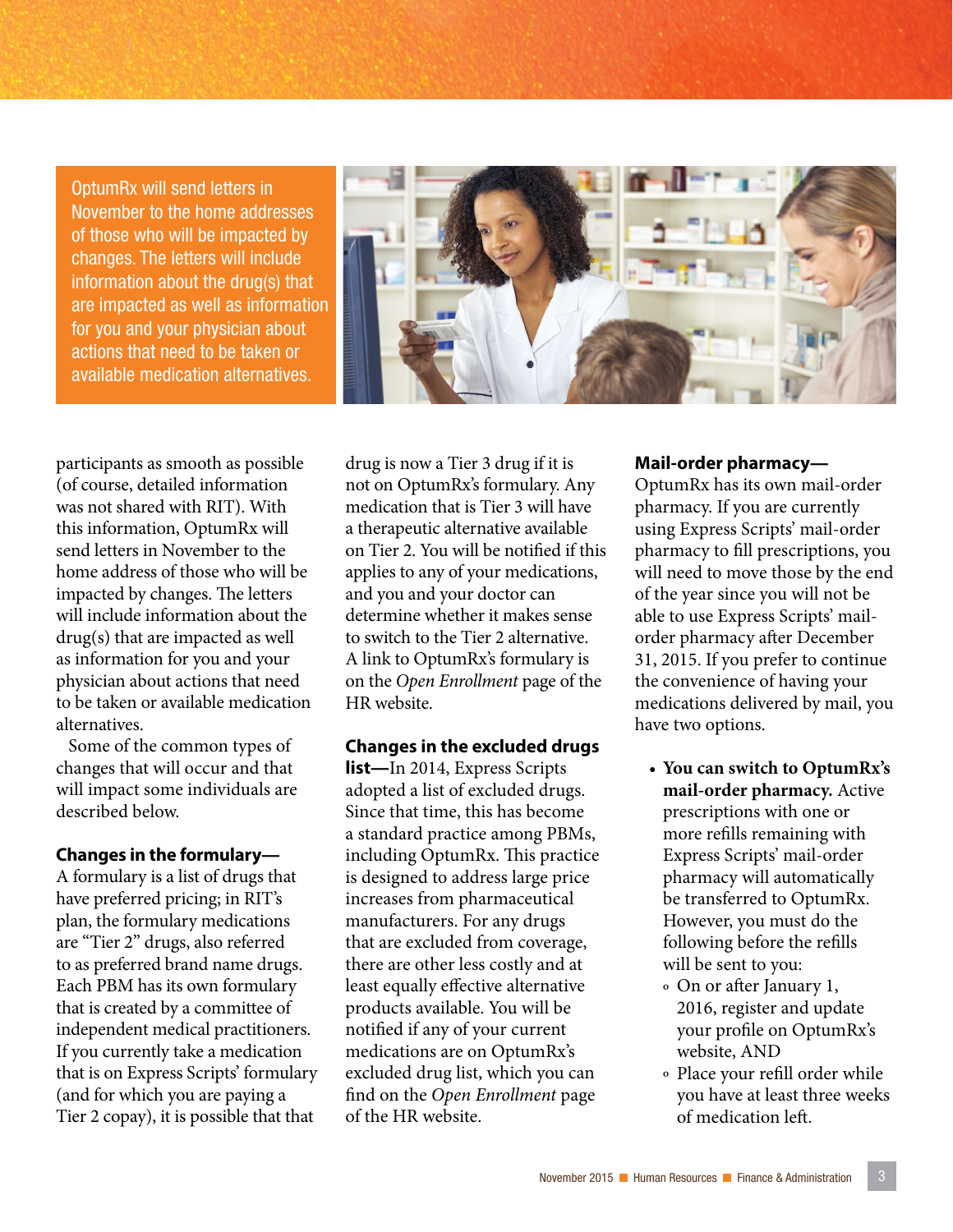There are some circumstances where prescriptions will **not** transfer to OptumRx and will require you to contact your doctor for a new 90-day prescription:

- º No refills remain on your current prescription
- º Your medication is classified as a "controlled substance"
- º Your prescription is expired
- º Your prescription is a compound medication
- º Your prescription at the Express Scripts mail-order pharmacy is being held for a future fill date (on or after January 1, 2016).
- **Or, you can choose to use the Wegmans new "free home shipping" option—**see the article on page 6 for more details. If you are already using Wegmans free home shipping, then you do not need to take any action. To switch a prescription from the current Express Scripts mail-order pharmacy to Wegmans, simply ask your physician to provide a new prescription to Wegmans pharmacy, or ask your Wegmans pharmacy to contact your physician. You can make this change at any time; you do not have to wait until the new PBM is in place.

#### **Changes in utilization management programs—**

Examples of this include prior authorizations, step therapies, and quantity limits. If you have already completed the requirements for one of the utilization management programs that is continuing from Express Scripts, then no action is required at this time. If this has not occurred, then you and your physician will need to take action. Information will be provided to you in the letter from OptumRx if this applies to you.

#### **New specialty pharmacy—**

If you currently fill any of your prescriptions through Accredo, which is Express Scripts' specialty pharmacy, then your medications will now be filled through BriovaRx, which is OptumRx's specialty pharmacy. The specialty pharmacy provides counseling, patient care coordination, special shipping, and other resources for patients who take very costly and complex medications. If you receive a letter from OptumRx about BriovaRx, then you need to follow the instructions in the letter, including calling the tollfree number in the letter to enroll immediately. Accredo will be transferring information about your specialty medications to BriovaRx, so you may receive a phone call from BriovaRx. You will not be able to obtain your medications from Accredo through RIT's plan beginning January 1, 2016.

*Note: Two PBMs recently merged— Catamaran and OptumRx. You may see some references to Catamaran in communications* 

If you have questions about how you may be individually impacted and do not wish to wait until you receive your written notification, you may contact OptumRx at 855- 209-1300/V; for deaf and hard-of-hearing people, use a relay service (VRS, Captioned telephones or dial 711) and then provide the OptumRx phone number. During open enrollment, OptumRx's Member Service hours are Monday through Friday 9 a.m.–7 p.m. Eastern time and weekends 9 a.m.–4 p.m. Eastern time.

OptumRx has set up a special website that is available during RIT's open enrollment period, at http://bit.ly/RITOptumRx.

#### **IMPORTANT NOTE: This is not the website to use beginning January 1, 2016.**

On this special site, you will be able to do things such as find participating pharmacies, review the list of excluded drugs, and review covered medications.

If you are enrolled in the POS B No Drug plan or thinking about enrolling for 2016, please see the article on page 7, Important Information Regarding the POS B No Drug Plan.

*from OptumRx while they are still in transition. You may ignore these references; the PBM for RIT's plan is OptumRx.*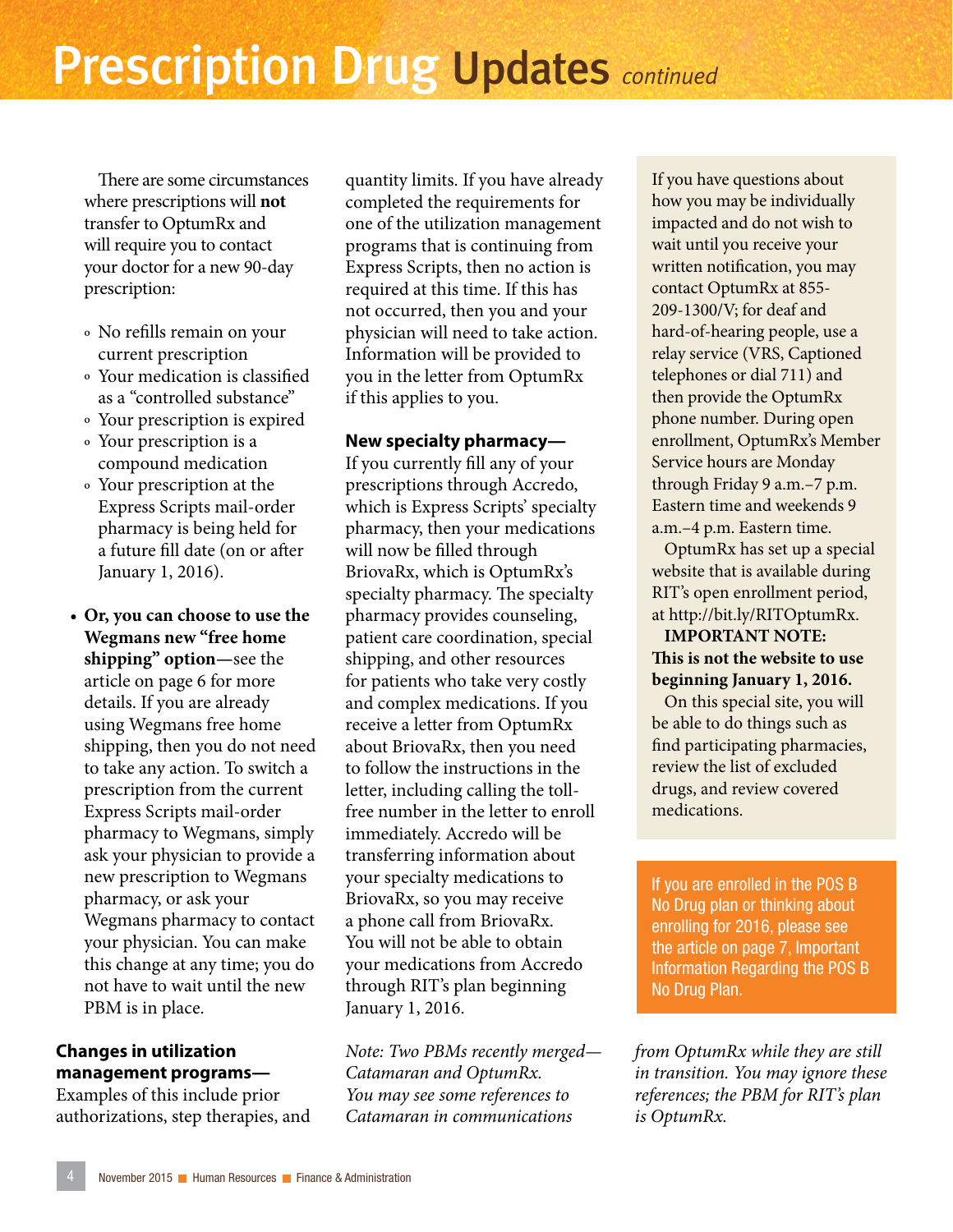#### WHAT IS A PHARMACY BENEFIT MANAGER (PBM)?

OptumRx is our new pharmacy benefit manager (PBM) beginning January 1, 2016. What does this mean? The PBM plays two distinct roles:

- Administration of the plan
- Ownership and running of the mail-order pharmacy and the specialty pharmacy

Sometimes we hear from people who are confused by these two roles and what the difference is between them. We hope this information helps clarify the differences.

**Administration of the Plan Network of Participating Pharmacies—**OptumRx contracts with a network of participating retail pharmacies across the country. This includes Wegmans (the preferred pharmacy under the RIT Rx plan) as well as other major national chains such as CVS and Rite Aid. It also includes some independent pharmacies. You can check the participating pharmacies list on OptumRx's website to determine whether your pharmacy is participating—chances are, it is. For more detailed information about Wegmans Pharmacy's relationship with the RIT Rx plan, see the article on page 6.

#### **Establishment of the Formulary—**

A formulary is a list of preferred brand name drugs. One important role of a PBM is to decide which drugs are on its formulary.

Like many of the major PBMs, OptumRx does this by having an independent Pharmacy and Therapeutics (P&T) Committee composed of independent practicing clinicians from a variety of specialties from all across the country. These medical professionals are not employed by OptumRx. The role of the P&T Committee is to review medications for inclusion in the formulary. This review of each medication is based on the FDA labeling, clinical outcomes, and national treatment guidelines.

**Claims Processing and Payment—**

When you fill your prescription at a participating pharmacy like Rite Aid, for example, or at Wegmans, the pharmacy technician or pharmacist enters your participant identification number into the OptumRx online system. This brings up the RIT Rx plan design that applies to you. It tells the pharmacy how much you need to pay, and how much the plan will pay to the pharmacy. It also alerts the pharmacy if there are any issues needing to be resolved—an expired prescription, a potential drug-to-drug interaction due to another medication you have filled, a requirement that prior authorization is needed before the plan will pay for the medication, etc. The pharmacy collects your payment and then the PBM bills RIT's self-funded Rx plan for the difference. The PBM pays the pharmacy the amount that is due

over what you already paid.

If you fill your prescription at a non-participating pharmacy, you will need to send the receipt with a completed claim form (available on the HR website) to the PBM.

#### **Mail-order pharmacy and specialty pharmacy**

Similar to our current PBM, OptumRx owns and manages its own mail-order pharmacy. If you fill your 90-day maintenance prescriptions at their mail-order pharmacy, the PBM is really performing both roles at the same time. They are both the claims processor/payer and the owner of the pharmacy. OptumRx's mailorder pharmacy works similarly to the current PBM's mail-order pharmacy.

See page 3 for instructions on ordering from the OptumRx mailorder pharmacy.

OptumRx also has a specialty pharmacy, BriovaRx. BriovaRx is a pharmacy for patients who take medications classified as specialty medications, which are typically very costly and complex for treatment of serious conditions like rheumatoid arthritis, multiple sclerosis, and certain cancers. BriovaRx provides patient counseling and coordination of medication delivery, as well as other resources. If you currently have medications dispensed by Accredo, Express Scripts' specialty pharmacy, you will be notified by letter from OptumRx about transferring to BriovaRx.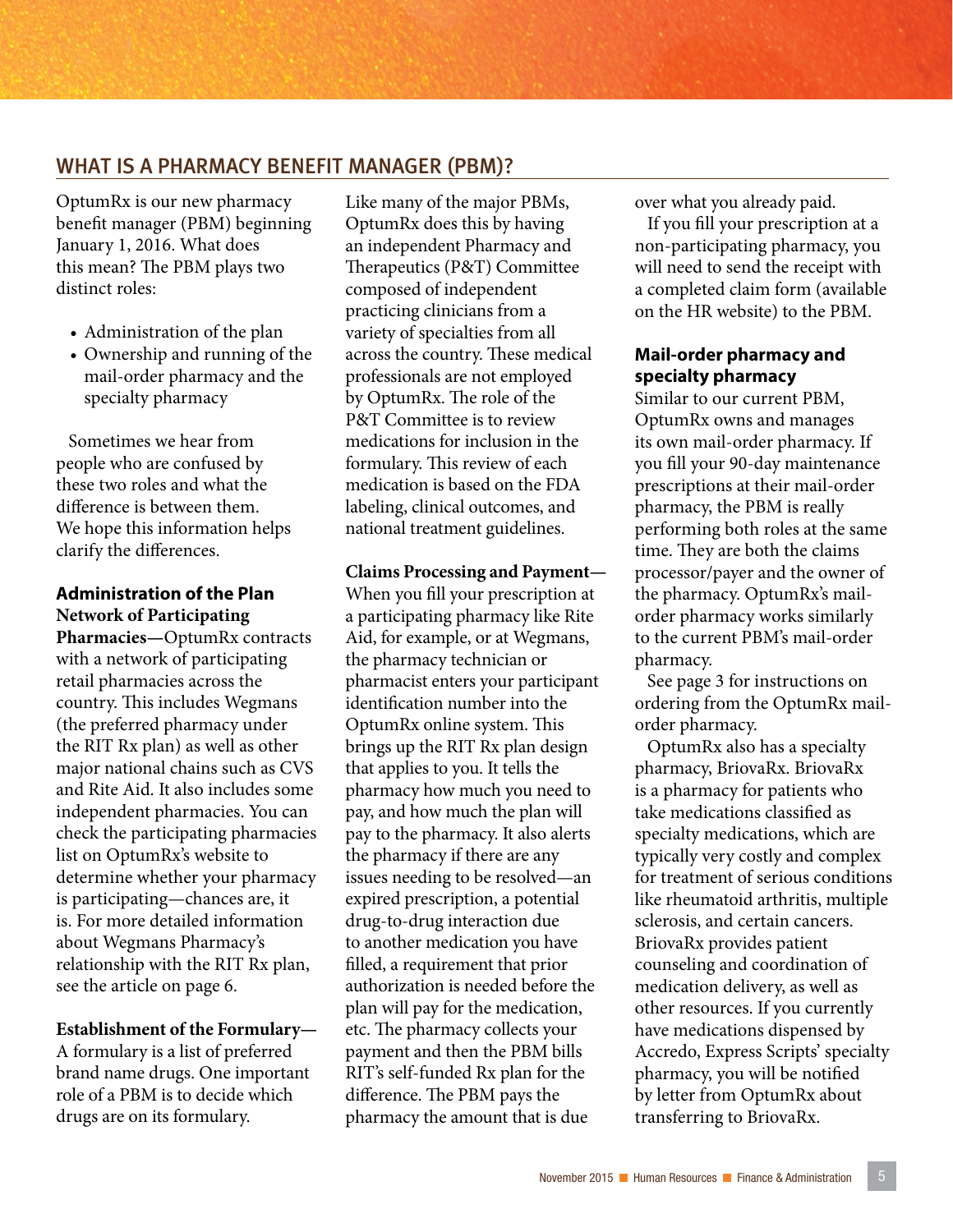#### WEGMANS—RIT'S PREFERRED PHARMACY

Good news! We have renewed our agreement with Wegmans to continue their Preferred Pharmacy status under RIT's prescription drug plan. Wegmans has agreed to provide comparable pricing to the new OptumRx mail-order pharmacy, making Wegmans an attractive local alternative to mail order. This is a win-win for you (if you like having a local retail pharmacy choice with preferred copays) and for RIT.

The 30-day copays at Wegmans will continue to be lower compared to other retail pharmacies. In addition, it will continue to be the only retail pharmacy allowed to fill 90-day prescriptions under RIT's plan. Copays for 90-day prescriptions at Wegmans will continue to match the mail-order pharmacy copays. Copays for 2016 will remain the same as in 2015 and are shown below.

If you prefer the convenience of having your prescriptions mailed to your home rather than making a stop at the Wegmans pharmacy, you could take advantage of Wegmans "free home shipping" option. This is another option in addition to the OptumRx mailorder pharmacy, and completely your personal choice. For more information about this option, visit the Wegmans website, ask your Wegmans pharmacist, or contact Wegmans directly.

The Wegmans Pharmacy website offers you flexibility to order, monitor, and receive prescriptions when and where you want them for you and your family. You can order refills, check to see if your prescription is ready, place an order to have your prescription mailed to you, set up Auto-Refill, and print your prescription purchase summary.

| POS A and POS B                               |                                     |                     |                                 |                                                    |               |
|-----------------------------------------------|-------------------------------------|---------------------|---------------------------------|----------------------------------------------------|---------------|
| Category                                      | <b>Wegmans pharmacy</b>             |                     | Other participating retail      |                                                    | OptumRx mail  |
|                                               | 30-day supply,<br>no limit on fills | $90$ -day<br>supply | 30-day supply,<br>up to 3 fills | 30-day supply<br>4th fill and after <sup>(1)</sup> | 90-day supply |
| <b>Tier 1: Generic Drugs</b>                  | \$10.00                             | \$25.00             | \$12.00                         | \$30.00                                            | \$25.00       |
| <b>Tier 2: Brand Name Formulary Drugs</b>     | \$25.00                             | \$62.50             | \$30.00                         | \$75.00                                            | \$62.50       |
| <b>Tier 3: Brand Name Non-Formulary Drugs</b> | \$40.00                             | \$100.00            | \$50.00                         | \$125.00                                           | \$100.00      |

| <b>POS D</b>                                                                                                     |                                     |                     |                                 |                                                    |               |  |  |
|------------------------------------------------------------------------------------------------------------------|-------------------------------------|---------------------|---------------------------------|----------------------------------------------------|---------------|--|--|
| Category                                                                                                         | <b>Wegmans pharmacy</b>             |                     | Other participating retail      |                                                    | OptumRx mail  |  |  |
|                                                                                                                  | 30-day supply,<br>no limit on fills | $90$ -day<br>supply | 30-day supply,<br>up to 3 fills | 30-day supply<br>4th fill and after <sup>(1)</sup> | 90-day supply |  |  |
| Annual Deductible—each person must pay \$1,000 annual deductible before copay amounts are charged in a plan year |                                     |                     |                                 |                                                    |               |  |  |
| <b>Tier 1: Generic Drugs</b>                                                                                     | \$20.00                             | \$50.00             | \$25.00                         | \$62.50                                            | \$50.00       |  |  |
| <b>Tier 2: Brand Name Formulary Drugs</b>                                                                        | \$60.00                             | \$150.00            | \$70.00                         | \$175.00                                           | \$150.00      |  |  |
| Tier 3: Brand Name Non-Formulary Drugs                                                                           | \$120.00                            | \$300.00            | \$140.00                        | \$350.00                                           | \$300.00      |  |  |

*(1) applies to maintenance medications only; does not apply to acute medications or medications that cannot be filled through mail order (e.g., certain controlled substances)*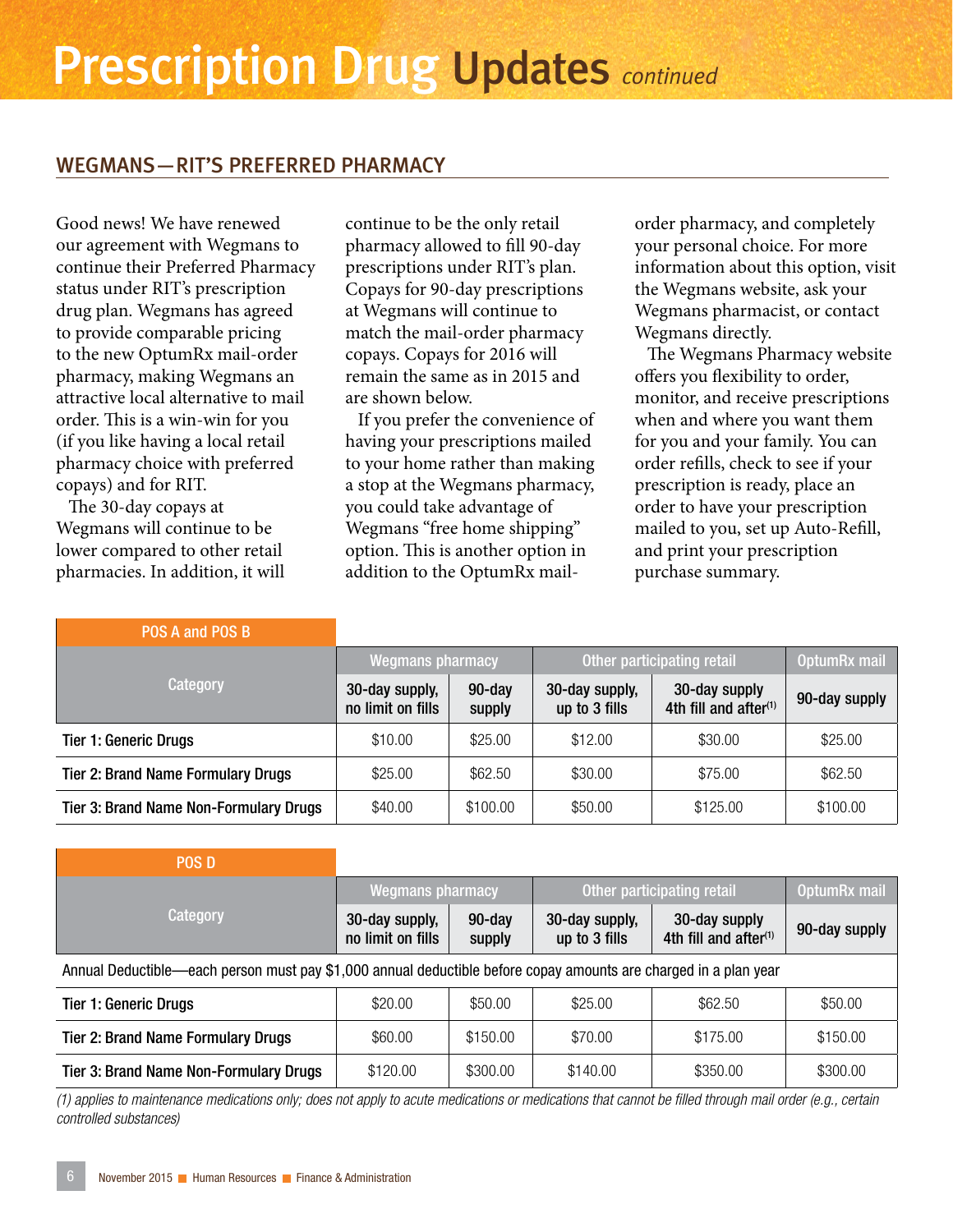If you have a prescription currently being filled at a different retail pharmacy or at the Express Scripts mail-order pharmacy, and you wish to switch it to Wegmans, you have two options:

• If you prefer to pick up your prescription at the Wegmans store at which you shop, stop in or call the store, and let the pharmacy representative know your patient information and prescriber (e.g., physician) name. Wegmans will contact your prescriber and handle the transfer.

• If you prefer to use Wegmans free home-shipping option, call 1-800-934-4797, and a support center representative will assist you by setting up your account and contacting your prescriber about obtaining new prescriptions.

#### IMPORTANT INFORMATION REGARDING THE POS B NO DRUG PLAN

We want to share information with those enrolled in the POS B No Drug plan as well as those who are thinking about enrolling for 2016. The days when the majority of prescription drugs were relatively affordable are gone, so it is important to consider these potential costs when evaluating medical plan choices for 2016.

RIT has offered a medical option with no drug coverage for many years, with its origin in one of the community HMOs we used to offer. Years ago, the cost of prescription drugs was relatively low. Some people who did not use prescription drugs on an ongoing basis preferred to be without prescription drug coverage because they could save money on payroll contributions. They assumed that if a member of their family needed a prescription drug during the year, it would likely cost them less than it would to carry the prescription drug coverage. For many people, this has worked well.

However, the cost of prescription drugs has increased dramatically.

For a number of years, it has been the fastest growing component of health care cost, and individual medications are becoming significantly more expensive as new types of drugs are discovered.

"Specialty medications" is a category that has emerged in the last several years and is a large factor in the overall increase in drug cost. Specialty drugs treat complex conditions such as cancer and multiple sclerosis. These medications typically require special handling, and are often (but not always) injectable. Often they are created by biologic rather than chemical processes, and are produced in smaller quantities than the so-called "blockbuster drugs" of the past. This means they are significantly more expensive than most of the older drugs. In 2014, there were a total of 41 new drugs approved by the FDA, which is a record number of approvals by the FDA in the last 15 years. Of the 41 approved drugs, 27 (66%) were specialty drugs. About 50% of all funds for research and development of new drugs is being focused on specialty drugs. The implications are that drugs will be increasingly expensive.

While there are many more generic drugs available today at a low cost, consider these statistics:

#### **Prescription drugs are expensive**

Based on RIT plan data for 2014:

- The average brand name prescription price was \$255 for a 30-day supply
- Specialty drugs—the drugs most commonly seen in research and development pipelines—account for less than 1% of prescriptions but 29% of the cost
- Specialty drugs cost on average more than \$4,700 for a 30-day supply; some cost significantly more. For example, a drug to treat Hepatitis C costs nearly \$100,000 for a 12-week course of treatment!

We hope you will consider whether you can afford to be without prescription drug coverage.